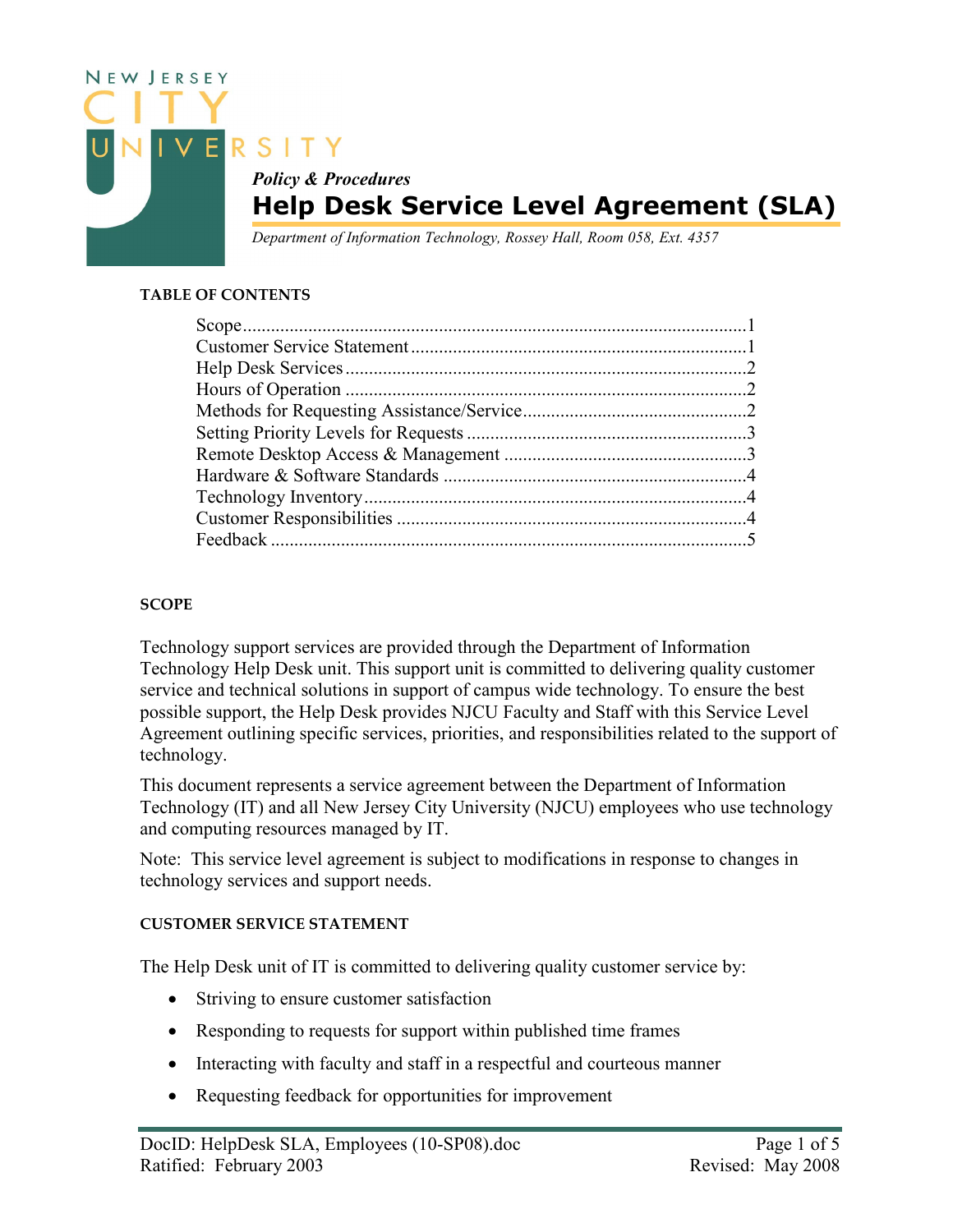- Continuously working to improve the quality of service
- Regularly reviewing and monitoring established performance indicators

### HELP DESK SERVICES

The Help Desk provides support to all University faculty, staff, and administrative personnel who require assistance in the following areas, but not limited to:

- Computer Disposal
- Data Network/Infrastructure
- Database Management
- Desktop Hardware/Software
- E-Mail Accounts and Access
- Hardware/Software Installation
- Hardware/Software Inventory
- Information Systems Application Development and Reporting
- Internet access
- Network Storage
- Printer Setup/Maintenance
- Remote Access (VPN)
- Scanning Services
- Security
- Smart Classrooms
- Technology Consultation
- Technology Replacement and installations
- Telephone/PA System
- Web Development Services

## HOURS OF OPERATION

Help Desk services are available during the following hours of operation:

| Monday to Thursday | 8:30 a.m. to 7:00 p.m. |
|--------------------|------------------------|
| Friday             | 8:30 a.m. to 5:00 p.m. |

Hours of operation are subject to change. Any modifications to this schedule will be announced through the University STAFF email list ahead of time. For issues that arise when the Help Desk staff is unavailable or if all representatives are busy assisting others, please leave a request for service via voice mail at x4357 or send email to helpdesk@njcu.edu. Requests will be processed in the order in which they are received.

### METHODS FOR REQUESTING ASSISTANCE/SERVICE

Help Desk services can be accessed in the following ways:

- Phone: Call the Help Desk  $(\times 4357)$
- Voice Mail: Leave a message on the Help Desk Voice Mail (x4357)
- E-Mail: Send a message with a detailed description of the request for service to helpdesk@njcu.edu.

### Information Systems Application Development and Reporting Services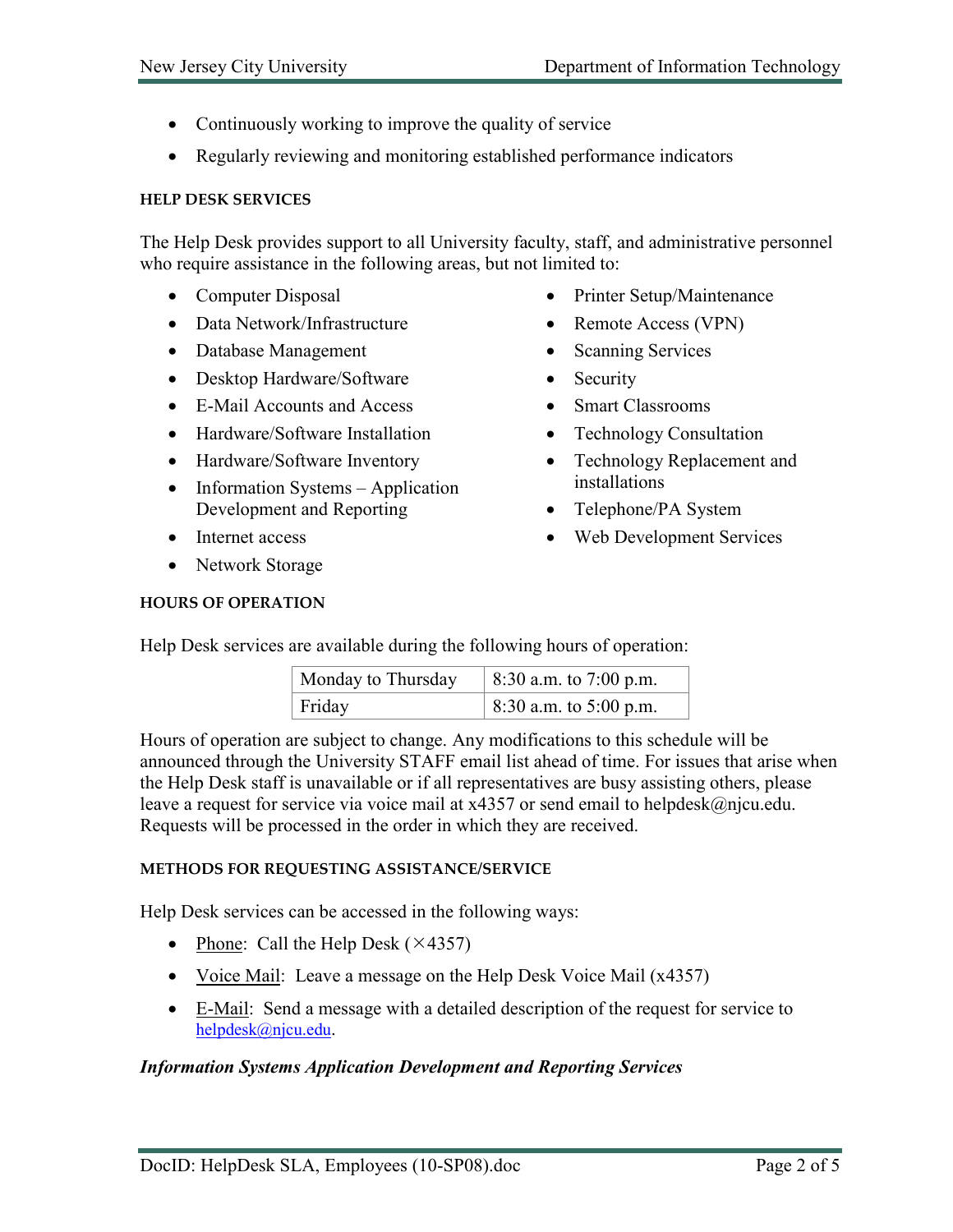Please use the following specific email addresses for Information System service requests, as described:

- Send email to sa support@njcu.edu for student administration system support
- Send email to fin support@njcu.edu for financial information system support
- Submit e-mail to hr support@njcu.edu for Faculty/Staff listings, reports, labels

An official record is kept of all requests for assistance and forwarded to the appropriate Application Developer for completion with a copy sent to the requestor.

### SETTING PRIORITY LEVELS FOR REQUESTS

The Help Desk will make every effort to resolve issues at the time of the service call. This will be the initial method for resolving issues before assigning a priority level. Help Desk staff will log and assign priorities for all requests not resolved at the time of the call, based on specific definitions. Requests will be handled according to the priority assigned to them.

The following table describes the priority levels assigned to requests for hardware/software problem resolution with associated response and completion time commitments:

| Priority* | <b>Definition</b>                                                                              | <b>Response</b><br><b>Time</b> | Completion<br><b>Time</b> |
|-----------|------------------------------------------------------------------------------------------------|--------------------------------|---------------------------|
| V.High    | A problem that affects the entire University community<br>or a group of users.                 | Within 1 hour                  | Within 4 hours            |
| High      | A problem with no known workaround that affects a<br>single user.                              | Within 2 hours                 | Within 1<br>working day   |
| Medium    | A general service request or problem with workaround<br>solution.                              | Within 8 hours                 | Within 2<br>working days  |
| Low       | A service request that doe not require immediate<br>attention or involves long range planning. | Within 3<br>working days       | Within 5<br>working days  |

\* These priority levels were derived from staffing levels and an average call volume per month.

The Help Desk will provide an estimate of the timing for the provision of assistance and/or services. Requests for Information Systems support will be completed within one week of the request.

### REMOTE DESKTOP ACCESS & MANAGEMENT

Depending on the availability of the technical resources, Help Desk staff will make every effort to resolve issues at the time of the service call by using remote access tools. This will allow a Support Analyst to access the caller's desktop remotely for the purpose of expediting the resolution of the call. The caller can view the activity on the local monitor as it occurs. The Support Analyst will request and receive the caller's consent before accessing the machine remotely. If consent is not given, the call will be assigned the appropriate level of priority.

Periodically, software patches and security updates will be installed remotely through an automated system to all University supported desktop and laptop computers to ensure the integrity of campus computers. The update/patch may be applied in the background during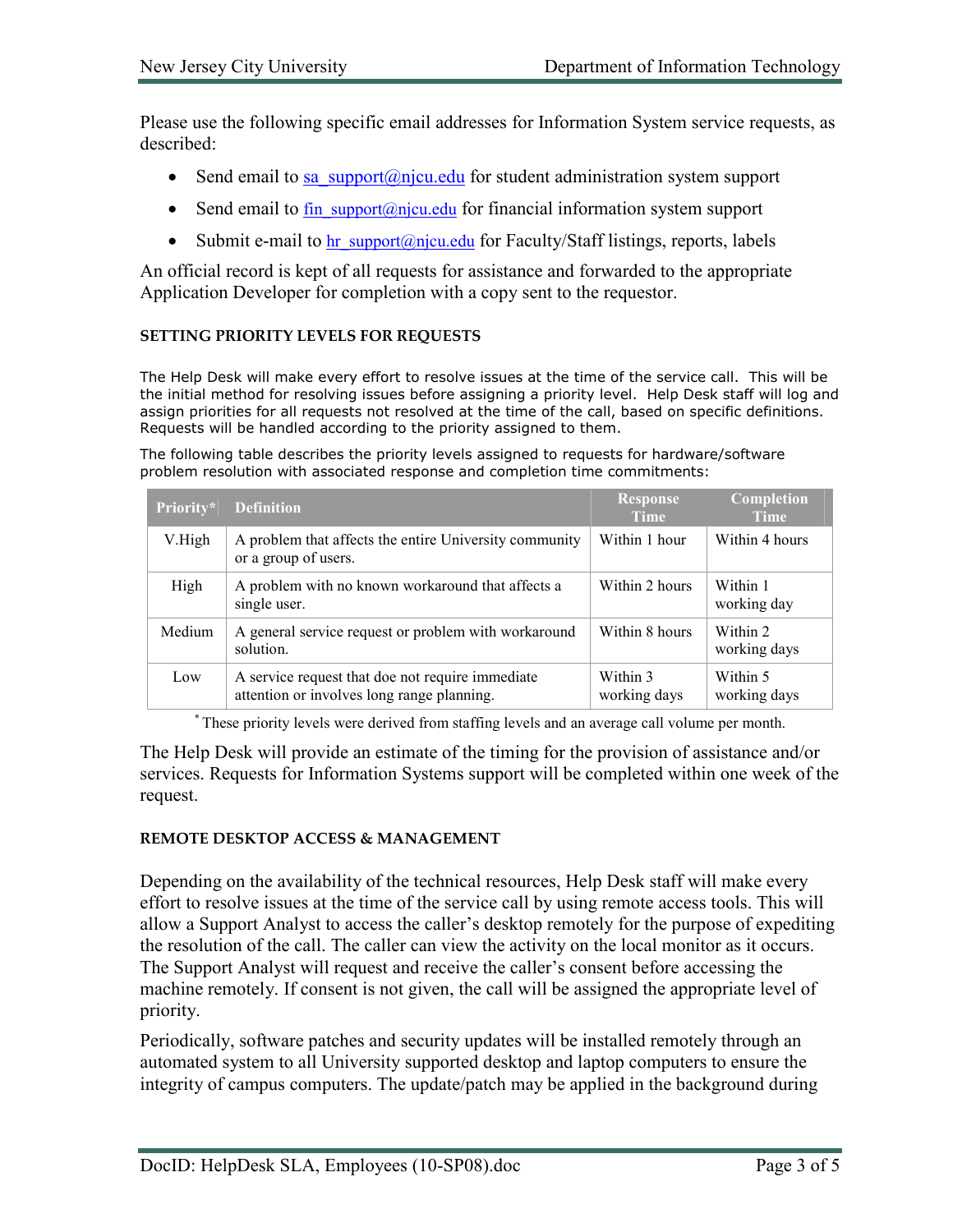the local computer's boot process or at any time the computer is running and connected to the University network.

#### HARDWARE & SOFTWARE STANDARDS

The Help Desk will provide support for standardized, campus-wide hardware and software. The list of approved hardware and software is updated regularly and can be found at the IT website, Documents page at, http://www.njcu.edu/dept/it/documents.html.

- To ensure software license compliance, the IT Help Desk will not install any software without proof of purchase or a copy of a license agreement.
- When purchasing computer hardware, please refer to the current hardware standards document and select from the pre-approved list whenever possible.
- All non-standard hardware and software purchase requests must be accompanied by a letter of justification and must be approved by the Division Steward.
- Limited support for non-standard equipment and software is also available, depending on the availability of technical resources.
- The Help Desk offers consultation and assistance with hardware/software purchases.

#### TECHNOLOGY INVENTORY

The IT Help Desk is responsible for maintaining a current technology inventory, including the software loaded, on all University-owned computers. As a result of this ongoing inventory, you may be requested to provide a copy of a license and/or proof of purchase for software not covered under campus-wide agreements. If a license or receipt cannot be produced, the software should be removed from the computer until a license is purchased to ensure license compliance.

#### CUSTOMER RESPONSIBILITIES

In order to facilitate the support process, members of the University Community are requested to:

- Provide detailed information regarding service requests.
- Make every effort to be available to communicate with a Support Analyst if required.
- Provide consent for a Support Analyst to access the computer remotely when requested.
- Leave the computer on for the time period specified when a campus-wide remote update is announced and follow instructions provided.
- Notify the Help Desk in advance of any pre-determined required assistance.
- Check the IT website frequently for information and many links to self-help assistance.